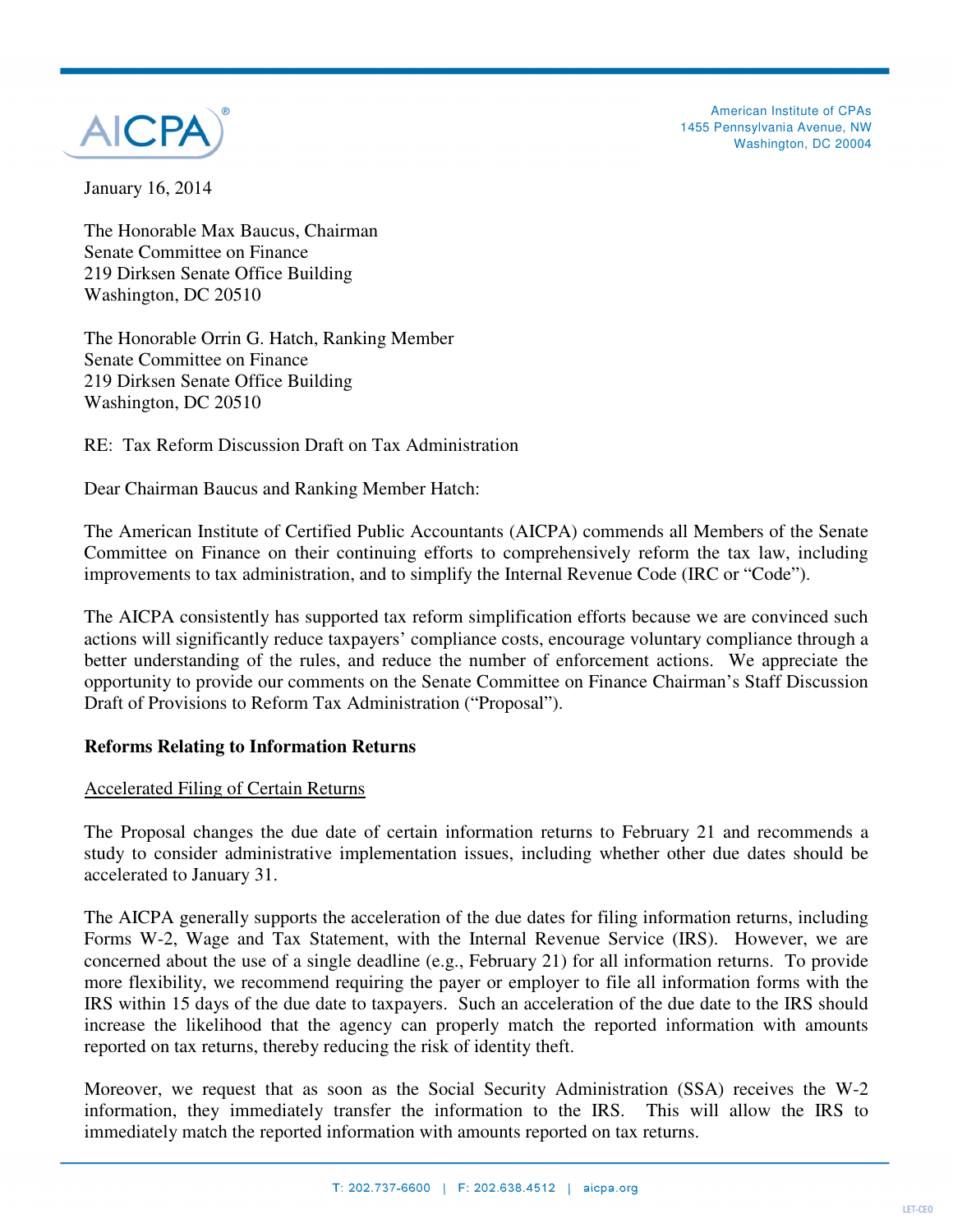The Honorable Max Baucus The Honorable Orrin G. Hatch January 16, 2014 Page 2 of 8

 $\overline{a}$ 

Finally, we appreciate your consideration of a study on the acceleration of due dates for filing Forms W-2, W-3 and 1099 with the IRS and SSA to January 31. However, we note that accelerating the due date to January 31 for brokers would create problems in regard to properly identifying wash sales.<sup>1</sup> Brokers cannot properly identify wash sales until at least January 30. We believe a due date of January 31, merely one day later, would not provide brokers sufficient time to analyze, correct and properly report this information.

## Safe Harbor for De Minimis Errors on Information Returns and Payee Statements

Under the Proposal, there is an exception for a corrected information return if a single error amount differs from the correct amount by no more than \$25. In such case, the original return is treated as having been filed correctly. The AICPA generally supports safe harbor provisions for de minimis errors on information returns. However, to make an impactful difference on the number of corrected information returns filed, we suggest raising the misstatement threshold to \$50, as also recommended in the 2013 Information Reporting Program Advisory Committee (IRPAC) Public Report.<sup>2</sup>

We also recommend reporting entities (including employers, partnerships, S corporations, estates and trusts) roll-over small information return errors, reported on Forms 1099 and W-2 and Schedules K-1, to the next year. We propose that Congress provides an exception to file or furnish a corrected information return in the current year if a single error amount differs from the correct amount by no more than \$200. The payer would report the differential amount in the following year. The identified error and correction information should also include the original date and transaction to which it relates.

Unfortunately, the filing season last year was a tremendous challenge to practitioners due to the late issuance of corrected Forms 1099-B, Proceeds from Broker and Barter Exchange Transactions, and amended Forms 1099-DIV, Dividends and Distributions. This situation resulted in the preparation of immaterial amended tax returns during our busiest time of year. Although an amended Form 1040 can be filed after April  $15<sup>th</sup>$ , clients wanted to either make certain they did not owe any late payment penalties or obtain their refund as soon as possible. Taxpayers were also anxious to get their filing obligations "behind them" without extensions, if possible.

Our members' clients are increasingly frustrated by the receipt of corrected information and the need to file an amended return. This unfortunate trend of receiving corrected forms, year after year, has resulted in some taxpayers providing tax return data to their preparers later than prior years to avoid having to file amended returns. As a result, tax preparers are faced with an increasingly compressed filing season.

The AICPA believes the increased de minimis safe harbor amount combined with the roll-over provision would streamline the tax return reporting process for both the government and taxpayers. The

 $1$  Under Code section 165, taxpayers are not permitted a deduction for any loss sustained from any sale or other disposition of stock or securities if the taxpayer acquires substantially identical stock or securities within a period beginning 30 days before the date of the sale or disposition and ending 30 days after that date.

<sup>2</sup> According to the 2013 IRPAC Committee Public Report, 59% of the corrected forms reported changes less than \$50. The report also indicates 49% of the corrected forms reported changes less than \$30 and 27% of the corrected forms reported changes of less than \$10.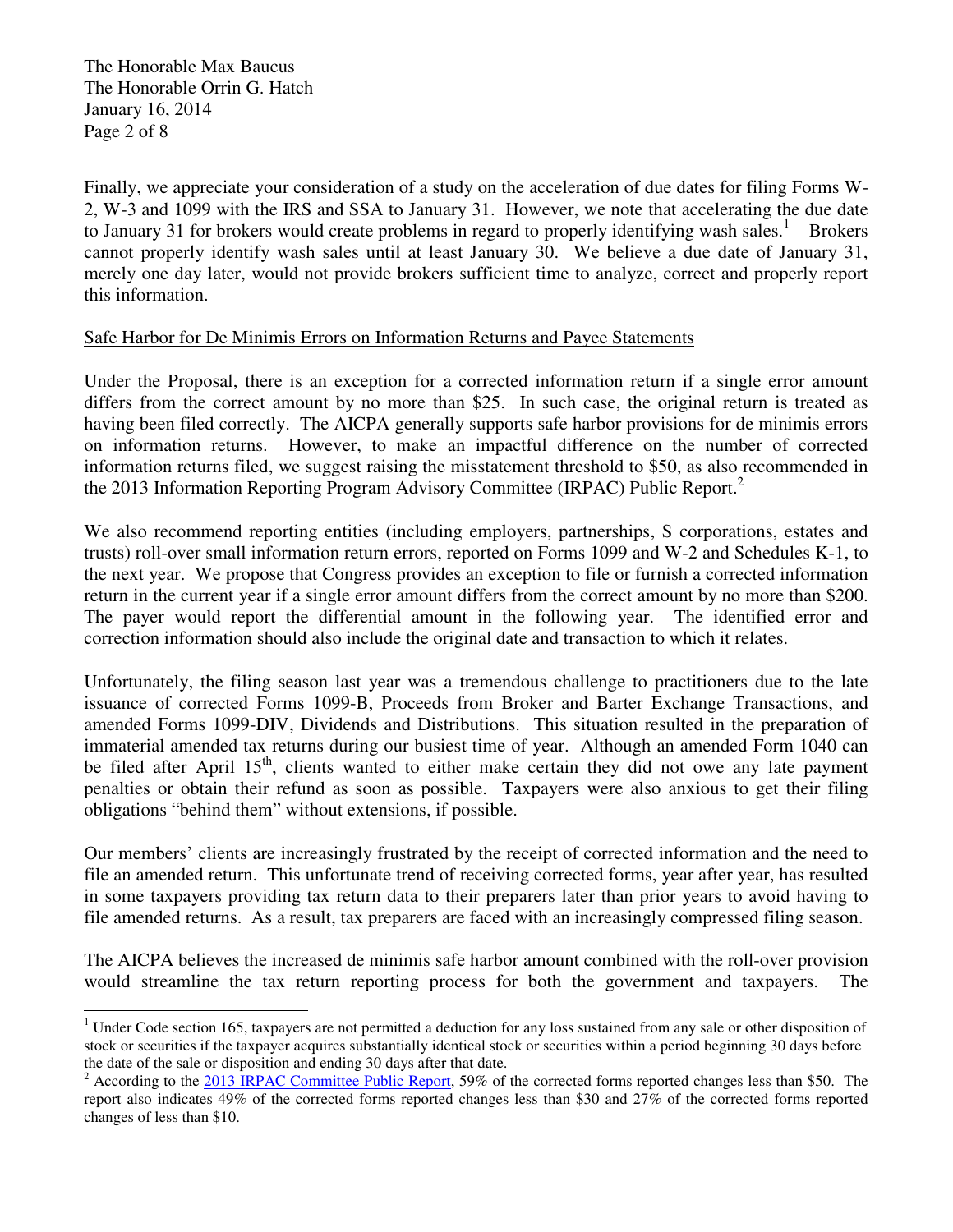The Honorable Max Baucus The Honorable Orrin G. Hatch January 16, 2014 Page 3 of 8

preparation, filing, processing and examining of amended returns is costly to everyone. These recommendations would make the entire process more efficient.

### Internet Platform for Form 1099 Filings

The AICPA supports the proposal requiring the Secretary of the Treasury to make available, within three years of enactment, an internet website or other electronic media to allow taxpayers to prepare, file and distribute Forms 1099. Furthermore, we advise that the website make available to taxpayers all relevant Forms 1099 and Forms W-2 needed to file their tax return. We believe the website will reduce the cost of compliance, accelerate the receipt of information and enable the IRS to more efficiently and effectively match reported amounts against individual tax returns.

## Requirement that Electronically Prepared Paper Returns Include Scannable Code

The AICPA supports the provision requiring taxpayers who prepare returns electronically, but file on paper, to print the returns with a scannable bar code. To clarify how the provision applies, the Committee may want to consider replacing the word "electronically" with the phrase "using computer software or internet based software."

# **Reforms Relating to Identity Theft and Tax Fraud**

 $\overline{a}$ 

The AICPA strongly supports the Committee's efforts to combat identity theft and tax fraud. The growing amount of fraudulent tax refunds paid and the economic and emotional impact to individual victims of identity theft is unacceptable. Therefore, we appreciate and support the following provisions of the Proposal:

- Restriction on Access to the Death Master File The Proposal provides for a program under which access is restricted to the information contained on the Death Master File (DMF). The President has signed the bill limiting access to the DMF and we believe this new law will reduce the number of fraudulent returns and related refunds.
- Single Point of Contact for Identity Theft Victims The Proposal suggests a new procedure to implement a single point of contact for taxpayers affected by identity theft. We believe efficiencies will result as the single point of contact will identify areas of duplication and areas causing delays.
- Criminal Penalty for Misappropriating Taxpayer Identity in Connection with Tax Fraud The Proposal makes it a felony under the Code for a person to use a stolen identity to file a return.
- Extend IRS Authority to Require a Truncated Social Security Number (SSN) on Form W-2 The Proposal requires employers to include an identifying number for each employee rather than the use of the SSN. We recommend modification of the statutes that mandate the use of a SSN, IRS individual taxpayer identification number (TIN), or IRS adoption  $TIN<sup>3</sup>$  to allow the truncation of the identifying number. We also suggest modification of Code section 170(f)(12),

<sup>3</sup> An adoption TIN is a temporary identification number for a child in the process of an adoption where the SSN is not obtained or unattainable at that moment.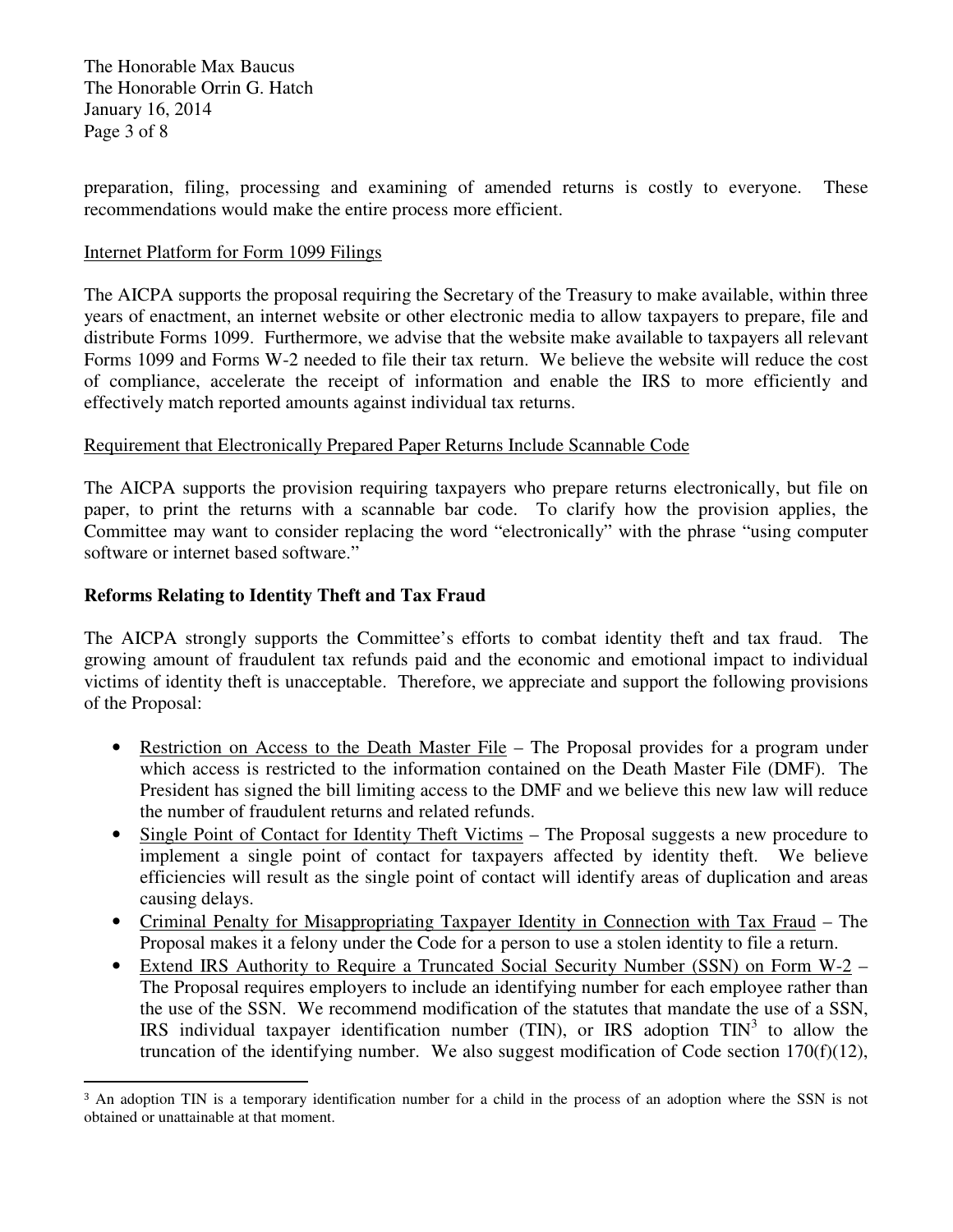The Honorable Max Baucus The Honorable Orrin G. Hatch January 16, 2014 Page 4 of 8

 $\overline{a}$ 

regarding contributions of cars, boats and airplanes, to allow the truncation of the SSN on the acknowledgement letter to the donor.

• Study of Expansion of PIN System for Prevention of Identity Theft Tax Fraud – The Proposal requests that a report be provided to the Senate Finance Committee and the House Ways and Means Committee on the current Identity Protection Personal Identification Number (IP PIN). We believe a review of industry practices to provide security of client personal information may reveal opportunities for the IRS to verify the taxpayer's identity.<sup>4</sup> As a priority, requiring taxpayers or returns requesting a refund (but not to apply an overpayment) to obtain an IP PIN would reduce fraudulent returns.

The AICPA previously provided detailed comments regarding the provisions for the single point of contact for victims, truncating SSN on Forms W-2 and the expansion of the IP PIN system. We also recommended limitations on multiple tax refunds to a single account and further validation of a taxpayer's address or change of address.<sup>5</sup> We understand that the immediate implementations of these measures are only the first steps and no system will completely eliminate identity theft and tax fraud. Nevertheless, we believe the long-term benefits in terms of direct cost savings and overall trust in the integrity of the tax system would offset the expense of establishing such a system.

### Penalty for Failure to Meet Due Diligence Requirements for the Child Tax Credit

The Proposal provides for a penalty for tax return preparers who fail to comply with due diligence requirements in regards to the child tax credit under section 24.

The AICPA strongly believes that tax return preparers should comply with due diligence requirements. However, we believe the proposed enforcement provision is too narrow since it applies to only one type of tax credit.

Alternatively, we suggest expansion of section 6695, Other Assessable Penalties with Respect to the Preparation of Tax Returns for Other Persons, to include a general due diligence provision giving the IRS the ability to assess penalties when a preparer has failed to comply with the provision. If this recommendation is accepted, the need for specific due diligence penalties for failure in determining eligibility for specific credits would no longer be necessary. This change also subjects all preparers to the same general standard as in the AICPA's Code of Professional Conduct and Bylaws. Additionally, clarifying Circular 230 as to who is considered a practitioner practicing before the IRS would extend due diligence requirements to all tax return preparers.

<sup>&</sup>lt;sup>4</sup> Treasury Inspector General for Tax Administration Report Detection Has Improved; However, Identity Theft Continues to Result in Billions of Dollars in Potentially Fraudulent Tax Refunds dated September 30, 2013. Reference Number: 2013-40- 122.

<sup>5</sup> AICPA Comment letter dated June 27, 2013 on the Identity Theft and Tax Fraud Prevention Act of 2013 and Recommendations on Efforts to Combat Identity Theft. The AICPA most recently submitted comments on Truncated Taxpayer Identification Numbers to the IRS on February 20, 2013. See AICPA Testimony on Tax Fraud, Tax ID Theft and Tax Reform: Moving Forward with Solutions, April 16, 2013.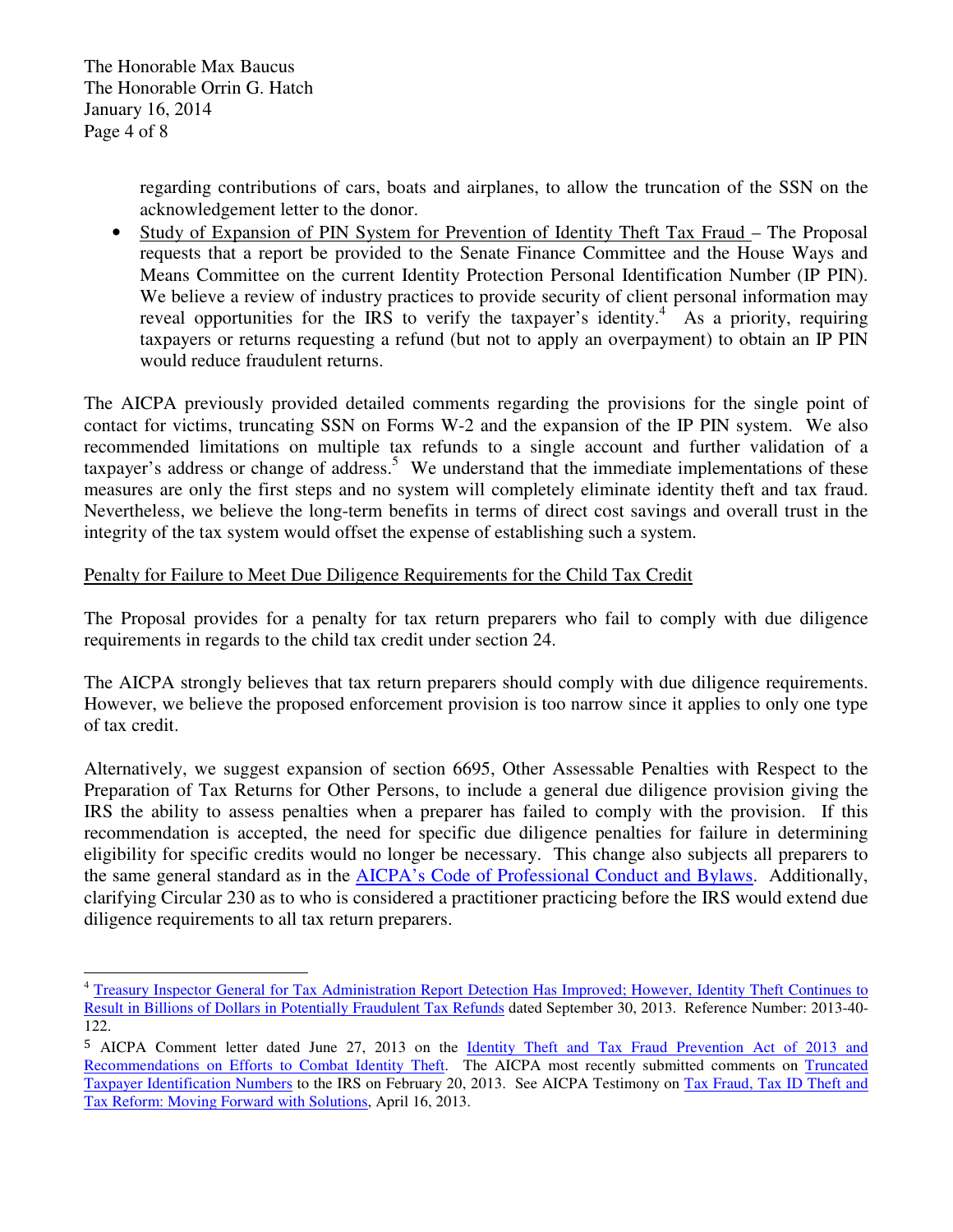The Honorable Max Baucus The Honorable Orrin G. Hatch January 16, 2014 Page 5 of 8

## Clarification with Respect to Regulation of Federal Tax Return Preparers

The AICPA is supportive of the Proposal's amendment to clarify that the Department of the Treasury and IRS have authority to regulate unenrolled tax return preparers. We would like to work with the Committee to further explore alternatives to the proposed textual changes to 31 U.S.C. section 330.

## **Closing the Tax Gap**

## Additional Information on Returns Relating to Mortgage Interest

The AICPA supports the proposal to expand the information reported on the Mortgage Interest Statement, Form 1098. We think the additional information, such as unpaid balance and address of the property, will assist taxpayers in complying with the mortgage interest limitations.

### Modification to Information Required on Returns for Higher Education Tuition and Related Expenses

The current information provided on Form 1098-T, Tuition Statement, is inadequate for either the preparation of the education tax credit schedules or for the IRS to match the credit claimed to amounts reported by the educational institution. As proposed, we support reporting tuition payments received by the educational institution on Form 1098-T. These amounts will assist the student/taxpayer in determining which, if any, tax incentive is available.

We also recommend reporting amounts paid for room and board on Form 1098-T. This information is helpful to taxpayers since these expenditures are eligible distributions from qualified tuition programs (529 plans) and education savings accounts.

Further simplification of higher education tax incentives, as recommended by the  $AICPA<sub>o</sub><sup>6</sup>$  will also make it easier for students to determine which educational incentive they are eligible for, as well as simplify reporting requirements for educational institutions.

### **Expansion of Electronic Filing**

 $\overline{a}$ 

The AICPA supports the provision to increase e-filing of returns and the increased authority for e-filing of employee benefit plan tax information. Many states already require tax return preparers to e-file taxpayer returns, therefore it is not overly burdensome to require e-filing of all individual tax returns prepared by a tax return preparer.

The Proposal also requests commentary on assessing a penalty for not e-filing an individual return. Since many individual taxpayers, particularly seniors, remain uncomfortable with the internet or do not have secure online connections, we do not support a penalty against individual taxpayers who prepare

<sup>&</sup>lt;sup>6</sup> AICPA comment letter dated July 25, 2013, *HR 2253 and S.1090*, *Higher Education and Skills Obtainment Act: AICPA* Recommendations for Further Simplification of Higher Education Tax Incentives.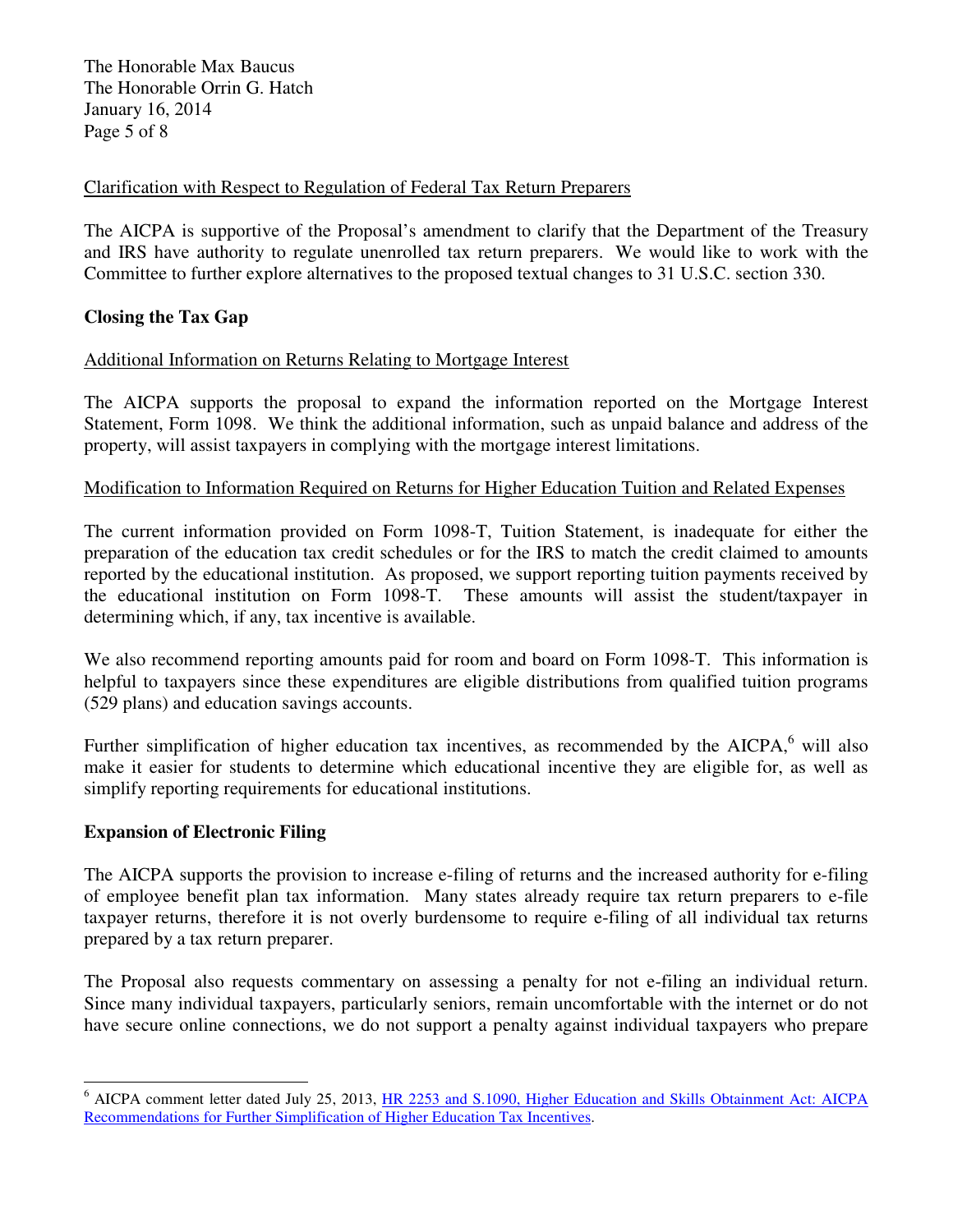The Honorable Max Baucus The Honorable Orrin G. Hatch January 16, 2014 Page 6 of 8

their own returns and do not e-file. In addition, the taxpayer should still have the ability to opt out of efiling a return without subjecting the tax return preparer to a penalty.

#### **Improvements to Tax Filing**

 $\overline{a}$ 

The AICPA appreciates efforts to improve the tax return filing process. We believe the Proposal's changes to certain tax return due dates would better facilitate the flow of information between taxpayers and reduce the need for extended and amended corporate and individual tax returns. Both the Proposal and S. 420, a bill introduced by Senator Enzi, would improve the prospects for the timely filing of tax returns of individuals, partnerships, S corporations, and C corporations and correct the mismatch of information flow that persists in the system today.

However, we recommend revising language to the Proposal (Subtitle F, Section 51) to include the language in S. 420 "Section 3. Modification of Due Dates by Regulation." and "Section 4. Corporations Permitted Statutory Automatic 6-Month Extension of Income Tax Returns." The discussion draft is silent with regard to extended due dates and due dates for certain other forms, such as the Form 3520-A, Annual Information Return of a Foreign Trust with a United States Owner, and FinCEN Form 114 (formerly Form TD-F 90-22.1), relating to Report of Foreign Bank and Financial Accounts, which are included in S. 420. We recommend using the language in S. 420.<sup>7</sup> These important sections 3 and 4 of

SEC. 3. MODIFICATION OF DUE DATES BY REGULATION.

(1) The maximum extension for the returns of partnerships filing Form 1065 shall be a 6-month period beginning on the due date for filing the return (without regard to any extensions).

(2) The maximum extension for the returns of trusts and estates filing Form 1041 shall be a 5 1⁄2 month period beginning on the due date for filing the return (without regard to any extensions).

(3) The maximum extension for the returns of employee benefit plans filing Form 5500 shall be an automatic 3 1⁄2 month period beginning on the due date for filing the return (without regard to any extensions).

<sup>&</sup>lt;sup>7</sup> See S. 420, Section 3. Modification of Due Dates By Regulation and Section 4. Corporations Permitted Statutory Automatic 6-Month Extension of Income Tax Returns provided below:

In the case of returns for taxable years beginning after December 31, 2013, the Secretary of the Treasury or the Secretary's delegate shall modify appropriate regulations to provide as follows:

<sup>(4)</sup> The maximum extension for the Forms 990 (series) returns of organizations exempt from income tax shall be an automatic 6-month period beginning on the due date for filing the return (without regard to any extensions).

<sup>(5)</sup> The maximum extension for the returns of organizations exempt from income tax that are required to file Form 4720 returns of excise taxes shall be an automatic 6-month period beginning on the due date for filing the return (without regard to any extensions).

<sup>(6)</sup> The maximum extension for the returns of trusts required to file Form 5227 shall be an automatic 6-month period beginning on the due date for filing the return (without regard to any extensions).

<sup>(7)</sup> The maximum extension for the returns of Black Lung Benefit Trusts required to file Form 6069 returns of excise taxes shall be an automatic 6-month period beginning on the due date for filing the return (without regard to any extensions).

<sup>(8)</sup> The maximum extension for a taxpayer required to file Form 8870 shall be an automatic 6-month period beginning on the due date for filing the return (without regard to any extensions).

<sup>(9)</sup> The due date of Form 3520–A, Annual Information Return of a Foreign Trust with a United States Owner, shall be the 15th day of the 4th month after the close of the trust's taxable year, and the maximum extension shall be a 6-month period beginning on such day.

<sup>(10)</sup> The due date of FinCEN Form 114 (formerly TD F 90-22.1), relating to Report of Foreign Bank and Financial Accounts, shall be April 15 with a maximum extension for a 6-month period ending on October 15, and with provision for an extension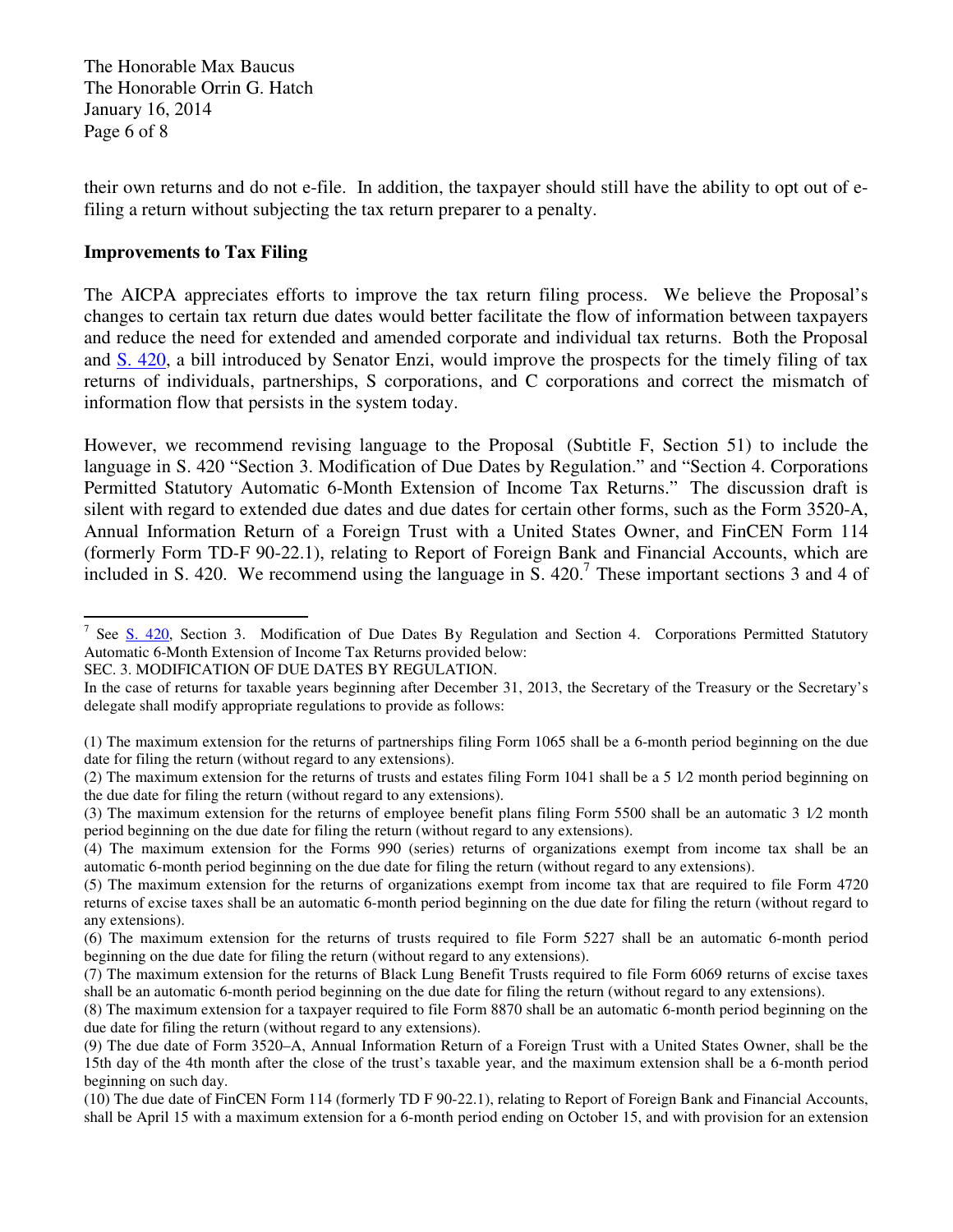The Honorable Max Baucus The Honorable Orrin G. Hatch January 16, 2014 Page 7 of 8

S. 420 include language clarifying, for example, that partnerships would have a 6-month extension until September  $15<sup>th</sup>$  (for calendar-year partnerships) similar to the 6-month extension for other types of returns, and maintain the current September 15<sup>th</sup> extended due date for partnerships. Without such clarifying language, taxpayers (or the IRS) may interpret the provision to require an extended due date for partnership returns of August  $15<sup>th</sup>$  as opposed to September  $15<sup>th</sup>$ .

## **Additional Comments**

 $\overline{a}$ 

The AICPA believes that opportunities exist to combine a number of the various Forms 1099 into a "K-1" type format. Such a step would provide information to taxpayers in a common, consistent format. Some improvements may require legislative action while other changes are possible through the IRS with their existing administrative authority. The AICPA is in the process of evaluating ways to improve information reporting through legislative and administrative action.

Generally, we recommend an effective date for these administrative provisions of January 1 of the second calendar year after the date of enactment. This timeline will ensure compliance with the provisions and sufficient time for taxpayers, third party reporting entities and the IRS to make processing and programming modifications.

Since many of these proposals are based on internet and e-government services, such as Internet Platform for Form 1099 Filings and Taxpayer Notification of Suspected Identity Theft, we recommend that the office of E-Government and Information Technology review the proposed changes to ensure consistency with the emerging best government practices on e-government or information technology.

In conclusion, the AICPA strongly supports the efforts by the Senate Committee on Finance on tax administration reform and simplification. To significantly reduce taxpayers' compliance costs, encourage voluntary compliance through an understanding of the rules, and facilitate enforcement actions, we suggest the Senate Committee on Finance consider the above proposals.

The AICPA is the world's largest member association representing the accounting profession, with more than 394,000 members in 128 countries and a 125-year heritage of serving the public interest. Our members advise clients on federal, state and international tax matters and prepare income and other tax returns for millions of Americans. Our members provide services to individuals, not-for-profit organizations, small and medium-sized businesses, as well as America's largest businesses.

(a) IN GENERAL.—Section 6081(b) is amended by striking ''3 months'' and inserting ''6 months''.

(b) EFFECTIVE DATE.—The amendment made by this section shall apply to returns for taxable years beginning after December 31, 2013.

under rules similar to the rules of 26 C.F.R. 1.6081–5. For any taxpayer required to file such form for the first time, the Secretary of the Treasury may waive any penalty for failure to timely request or file an extension.

<sup>(11)</sup> Taxpayers filing Form 3520, Annual Return to Report Transactions with Foreign Trusts and Receipt of Certain Foreign Gifts, shall be allowed to extend the time for filing such form separately from the income tax return of the taxpayer, for an automatic 6-month period beginning on the due date for filing the return (without regard to any extensions).

SEC. 4. CORPORATIONS PERMITTED STATUTORY AUTOMATIC 6-MONTH EXTENSION OF INCOME TAX RETURNS.